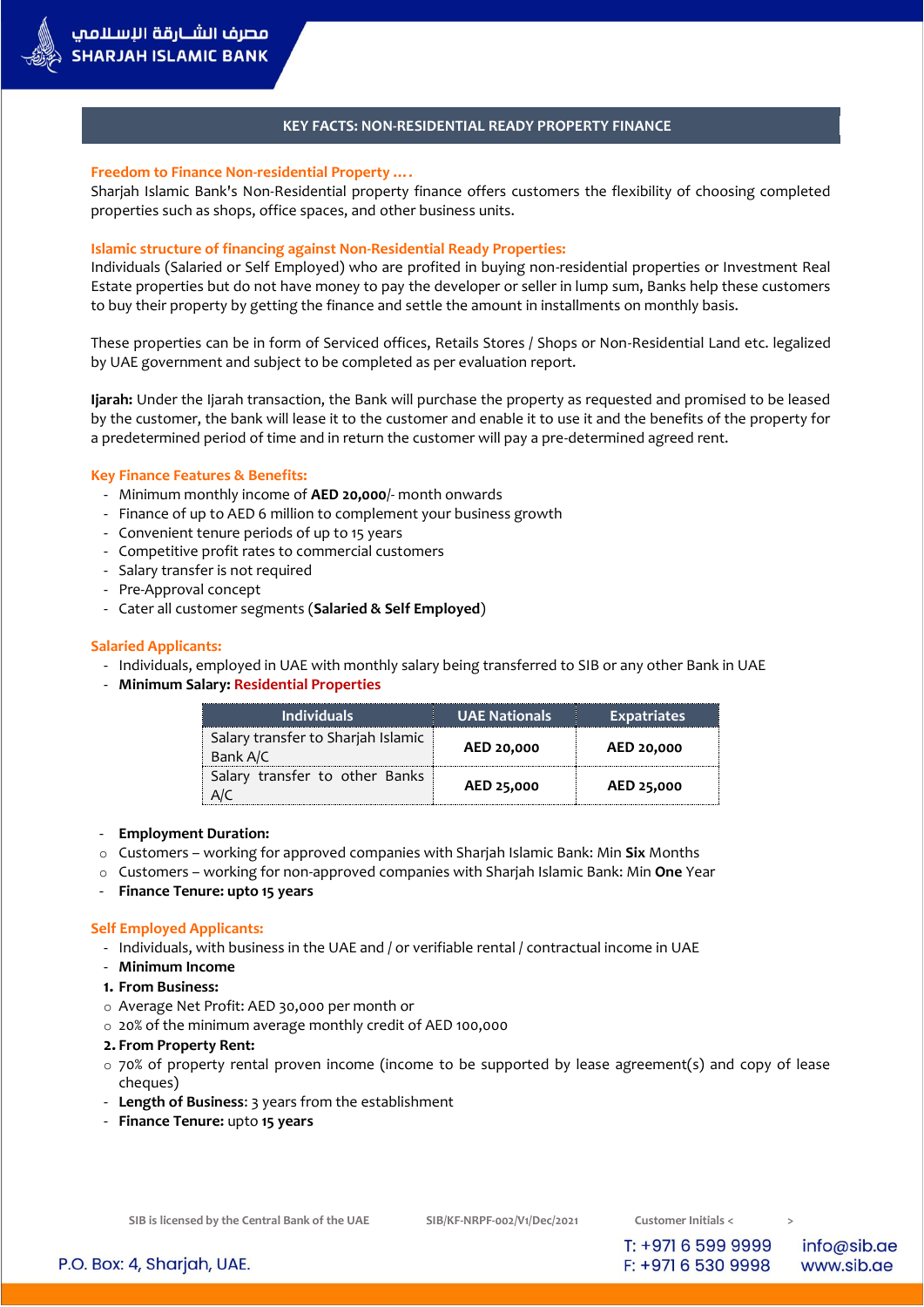

# **Finance to Value (FTV): Non-Residential Properties**

| <b>Residential Property</b> | <b>UAE Nationals</b> | <b>Expatriates</b> |  |
|-----------------------------|----------------------|--------------------|--|
| <b>Finance Amount</b>       | Max: AED 6 Mn        | Max: AED 6 Mn      |  |
| <b>Finance to Value</b>     | Upto $65\%$          | Upto 60%           |  |

# **Key Basic Documentation Requirement: Salaried Applicants**

- Application form duly singed by customer
- Valid UAE National ID and passport showing the residence visa
- Current dated Salary certificate
- Bank statement for 6 months showing 6 salaries
- Documentation Fee: 1.25% of the approved finance amount. Advance fee amount of AED 5,000 of the total 1.25% documentation fee of the finance amount (to be paid along with the finance application)
- Property documents Sale Agreement, copy of property Title Deed, completion notice/certificate

# **Key Basic Documentation Requirement: Self Employed Applicants**

- Application form duly singed by customer
- Valid UAE National ID and passport showing the residence visa
- Documentation Fee: 1.25% of the approved finance amount. Advance fee amount of AED 5,000 of the total 1.25% documentation fee of the finance amount (to be paid along with the finance application)
- Property documents Sale Agreement, copy of property Title Deed, completion notice/certificate

# **Applicants with Business Income:**

- Bank statement for 6 months Personal and / OR Business
- Trade License
- Copy of Chamber of Commerce Registration
- Memorandum & Articles of Association
- Financial statements audited of last two years

# **Applicants with Property Rental Income:**

- Six Month's Copy of Personal Bank Statements; showing monthly / annual rental income
- Copies of rental income supporting documents; i.e: lease agreement(s) and lease cheque(s) showing monthly / annual rental income, title deed of the rented property

# **Current Profit Rates:**

**a) Non-Residential Ready Properties – New Finance:**

| Segment / Rates<br>(Reducing p.a.)    | <b>Property New Finance</b><br>(acquiring a property, all types of<br><b>Buyout &amp; Additional Finance Cases)</b> |              |                 | <b>CashyourProperty</b><br>(Equity Release & Additional Finance) |              |                        |
|---------------------------------------|---------------------------------------------------------------------------------------------------------------------|--------------|-----------------|------------------------------------------------------------------|--------------|------------------------|
|                                       | Margin                                                                                                              | <b>EIBOR</b> | Minimum<br>Rate | Margin                                                           | <b>EIBOR</b> | <b>Minimum</b><br>Rate |
| Salaried - SIB Salary Transferred     | 4.00%                                                                                                               | 6 Months     | 5.50%           | 4.50%                                                            | 6 Months     | 5.50%                  |
| Salaried - SIB Non-Salary Transferred | 4.50%                                                                                                               | 6 Months     | 5.50%           | 5.00%                                                            | 6 Months     | 5.50%                  |
| Self-employed - All segments          | 5.25%                                                                                                               | 6 Months     | 5.75%           | 5.75%                                                            | 6 Months     | 6.25%                  |

# **b) Non-Residential Land:**

| Segment / Rates<br>(Reducing p.a.)    | <b>Land New Finance</b><br>(acquiring a property, all types of<br><b>Buyout &amp; Additional Finance Cases)</b> |              |                 |
|---------------------------------------|-----------------------------------------------------------------------------------------------------------------|--------------|-----------------|
|                                       | Margin                                                                                                          | <b>EIBOR</b> | Minimum<br>Rate |
| Salaried - SIB Salary Transferred     | 4.50%                                                                                                           | 6 Months     | 5.50%           |
| Salaried - SIB Non-Salary Transferred | 5.00%                                                                                                           | 6 Months     | 5.50%           |
| Self-employed - All segments          | 5.75%                                                                                                           | 6 Months     | 6.25%           |

**SIB is licensed by the Central Bank of the UAE SIB/KF-NRPF-002/V1/Dec/2021 Customer Initials < >**

T: +971 6 599 9999 F: +971 6 530 9998

info@sib.ae www.sib.ae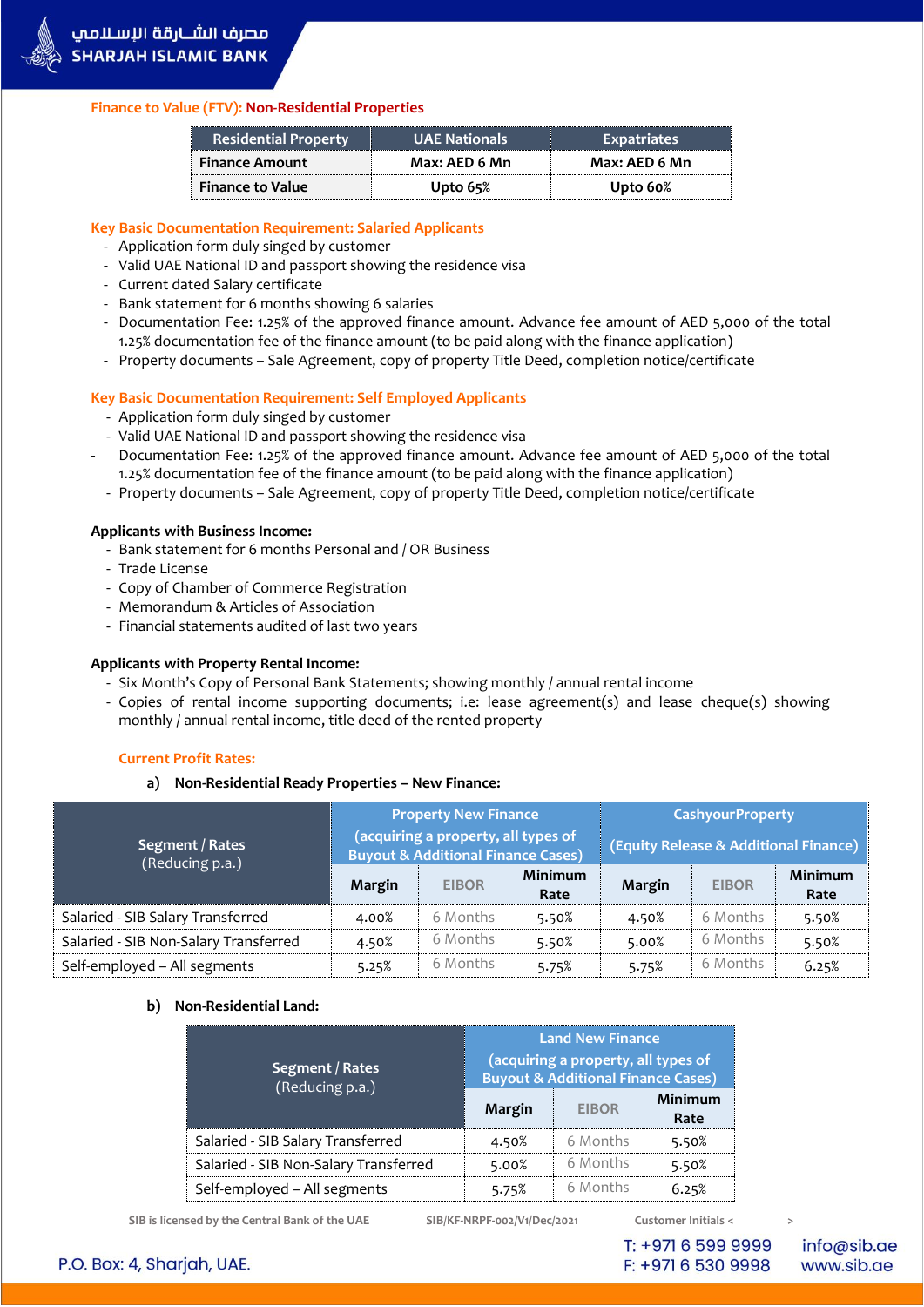#### **Fees and Charges:**

| Ser. | <b>Service</b>                                                                                    | <b>Fees</b>                                                                                                                                                                                                                                                                                                                                                                                                                                                             |
|------|---------------------------------------------------------------------------------------------------|-------------------------------------------------------------------------------------------------------------------------------------------------------------------------------------------------------------------------------------------------------------------------------------------------------------------------------------------------------------------------------------------------------------------------------------------------------------------------|
| 1.   | Documentation fee<br><b>Non-Residential Properties</b>                                            | 1.25% of the approved finance amount with a minimum amount of AED<br>5,000<br>An advance payment of AED 5,000 should be made along with the<br>application; this payment is refundable only if:<br>The case is declined by the Bank,<br>$\circ$<br><b>OR</b><br>The approved finance amount is less than what the customer has opted<br>for and decline the Bank's offer to proceed with the application                                                                |
| 2.   | Early Settlement fee during the<br>Ijarah or Murabaha period<br><b>Non-Residential Properties</b> | - Early Settlement Fee - if settled within 5 years of the booking date:<br>- 3.00% of the total outstanding Ijarah OR Murabaha amount plus the unpaid<br>and accrued profit amount till the settlement date (without any cap of<br>minimum/maximum fee amount); else 0.00% if settled after 5 years<br>- Note: No early settlement fee will be applicable for employees of Ministry<br>of Defence (MOD) & GHQ - if the staff chooses to pre-pay the finance<br>facility |
| 3.   | Approval Re-Validation Fees<br><b>Non-Residential Properties</b>                                  | - AED 2,500 per approval re-validation request                                                                                                                                                                                                                                                                                                                                                                                                                          |
| 4.   | Property Registration Fee                                                                         | - As per the applicable Government charges, paid prior to transferring the<br>title to the Lessee (customer)                                                                                                                                                                                                                                                                                                                                                            |
| 5.   | First Degree Mortgage fee and<br>any other additional transfer Fee<br>(if applicable)             | - As per the applicable Government charges, paid prior to transferring the<br>title to the Lessee (customer)                                                                                                                                                                                                                                                                                                                                                            |
| 6.   | Property Takaful Premium                                                                          | Offices/Complete Floor used for Office: 0.0176% of the property value; with<br>a minimum policy premium amount of AED 455<br>- Shops: 0.13% of the property value; with a minimum policy premium amount<br>of AED 780<br>- Property takaful premium will be charged "annually" and will be will be<br>calculated based on the property value (premium for the first year will only<br>be charged on pro-reta basis only)                                                |
| 7.   | Life Takaful Premium                                                                              | - A Life Takaful fee of 0.05% will be charged on the total liability amount<br>(principle + profit) in order to cover the outstanding amount in cases of<br>death or permanent total disability, God forbid.                                                                                                                                                                                                                                                            |
| 8.   | Property evaluation fee                                                                           | - Non-refundable valuation fee for conducting the valuation of the property<br>from one of the empaneled valuation company is as follows:<br>- Serviced Office/Retail Stores/Shops: Upto AED 3,500<br>- Non-Residential Land: AED 3,000                                                                                                                                                                                                                                 |

#### **Notes:**

- Above mentioned fees and charges does not include the Value Added Tax (VAT)

- Any application or processing fees or approval re-validation fee or property evaluation fee that have been paid to Sharjah Islamic Bank are non-refundable
- Any Fees and Charges (whether demanded or not) will be collected from any of customer account with the Bank
- Details of our Fees and Charges are set out on the Schedule of Services and Tariffs which is available on our website: www.SIB.ae and we will also inform customers of any charge we make if they request any service
- We can change the amount of our Fees and Charges and introduce new or different Fees and Charges to reflect the cost of the work or service involved or for any other reason whatsoever. Customer will therefore need to ensure they refer to the latest Schedule of Services and Tariffs. Where we change the amount of our Fees and Charges, we will provide customers with notice as required by law and regulation
- **For Additional Finance requests:**
- a) Early Settlement fee will be applied on the settlement of the existing Ijarah or Murabaha deal when customer is requesting for the additional finance
- b) Processing fee will be charged only on the additional finance amount requested by the customer

**SIB is licensed by the Central Bank of the UAE SIB/KF-NRPF-002/V1/Dec/2021 Customer Initials < >**

T: +971 6 599 9999

F: +971 6 530 9998

info@sib.ae www.sib.ae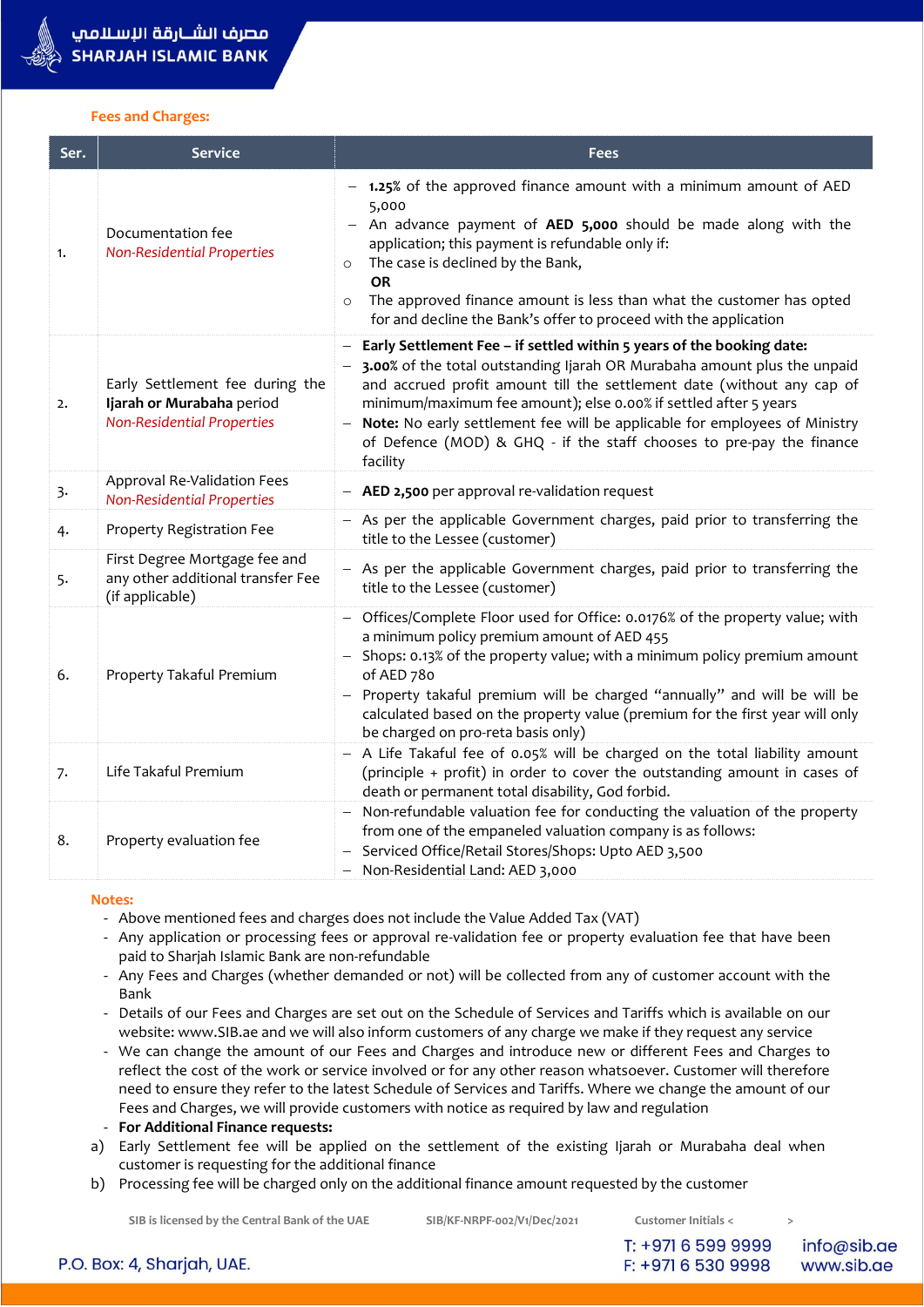

### **Approval Validity:**

- The customer shall have the right to have a Cooling-Off period, of 5 complete business days commencing from the time of signing the contract for the relevant finance, hence if the customer opted to terminate the contract within the cooling off period, the bank has to refund to it any related fees and direct costs already incurred by the customer. However, if the customer, within the cooling off period, disposed of/acted on the subject of the contract in any manner, its right in the cooling off period will cease. The customer may also waive its right in the cooling off period by its written consent. For more information, please review the relevant form issued along with the finance approval
- Upto 90 calendar days to book the finance deal which is "inclusive of 30 days of in-principal approval and 30 days of final approval"
- "In-Principal Approval": Validity will be of 30 calendar days within which customers are requested to complete other documentation requirements and submit the case to Bank for the "Final Approval" assessment and approval
- "Expired In-Principal Approval": In case 30 calendar days lapsed or re-submitting the documents after 30 calendar days for final approval; then the advance fee collected earlier will NOT be refunded NOR adjusted with the re-submitted case and customer will have to deposit new advance fee amount before re-submitting the documents to Bank for the final approval
- "Final Approval": Validity will be of 30 calendar days within which customers are requested to complete other documentation requirements and submit the case to Bank for the "contract issuance"
- "Expired Final Approval": Approval Re-validation will be required along with the fee as per respective product (AED 2,500 for non-residential property); if the Ijarah and other related contracts are not signed by the customer within Final Approval validity of 30 calendar days
- Expired Applications: If the Retail Real Estate finance application is not booked within 90 calendar days (does not apply on the buyout case and also cases where payment cheque is released and first degree mortgage is completed) then:
	- a) Case is to be submitted as a "Fresh Application with the fresh relevant documents" as per the relevant customer type/segment
	- b) No refund or adjustments of the advance processing fee amount paid earlier will be accepted

## **Calculation and Charging of profit:**

- We calculate profit on the daily outstanding balance of the Home Finance facility. Profit is payable monthly or as approved by the Bank
- $-$  Profit is calculated on the basis of a 360 days calendar year and accrues daily
- Fixed Introductory Profit Rate Finance:
- Mortgage Finance Rate is made up of two components, 6 Month AED Emirates Interbank Offered Rate (EIBOR) and the SIB Margin
- Any changes to the Mortgage Finance Rate will take effect immediately. We will inform customers of the change either by email or by SMS within 30 days of the change
- SIB Margin will be set out in the Agreement and will remain fixed for the duration of the full Repayment Period, (or in the case of a Fixed Introductory Profit Rate Finance, for the duration of the Variable Profit Rate Period), unless otherwise agreed between the Bank and customer

### **Monthly Payments:**

- Customer must make the Monthly Payments on the dates they are due until they have paid off the whole of the Home Finance outstanding balance. If at the repayment date or when the Property is sold we do not receive the whole of the Home Finance outstanding balance, customer must pay us the remaining Home Finance outstanding balance.
- Bank may vary the amount of the first or any subsequent monthly payment after giving customers with written notice through email or SM:
- a) To take account of any variation in the profit rate (for EIBOR based Home Finances or during the Variable Profit Rate Period of a Fixed Introductory Profit Rate Finance only);
- b) To take account of any additional sums that may become due from customers under the Agreement;
- c) To ensure that the Home Finance outstanding balance is repaid no later than the repayment date
- The finance amount, will be calculated as per the below illustrative example:

Example: Finance amount of AED 1,000,000, Tenure of 15 years, and Profit rate at minimum of 5.50% reducing p.a. finance details will be as follows:

- Documentation Fee : AED 12,500
- Total Profit amount : AED 478,388
- **Monthly Payments : AED 8,214**
- 

**SIB is licensed by the Central Bank of the UAE SIB/KF-NRPF-002/V1/Dec/2021 Customer Initials < >**

T: +971 6 599 9999 F: +971 6 530 9998

info@sib.ae www.sib.ae